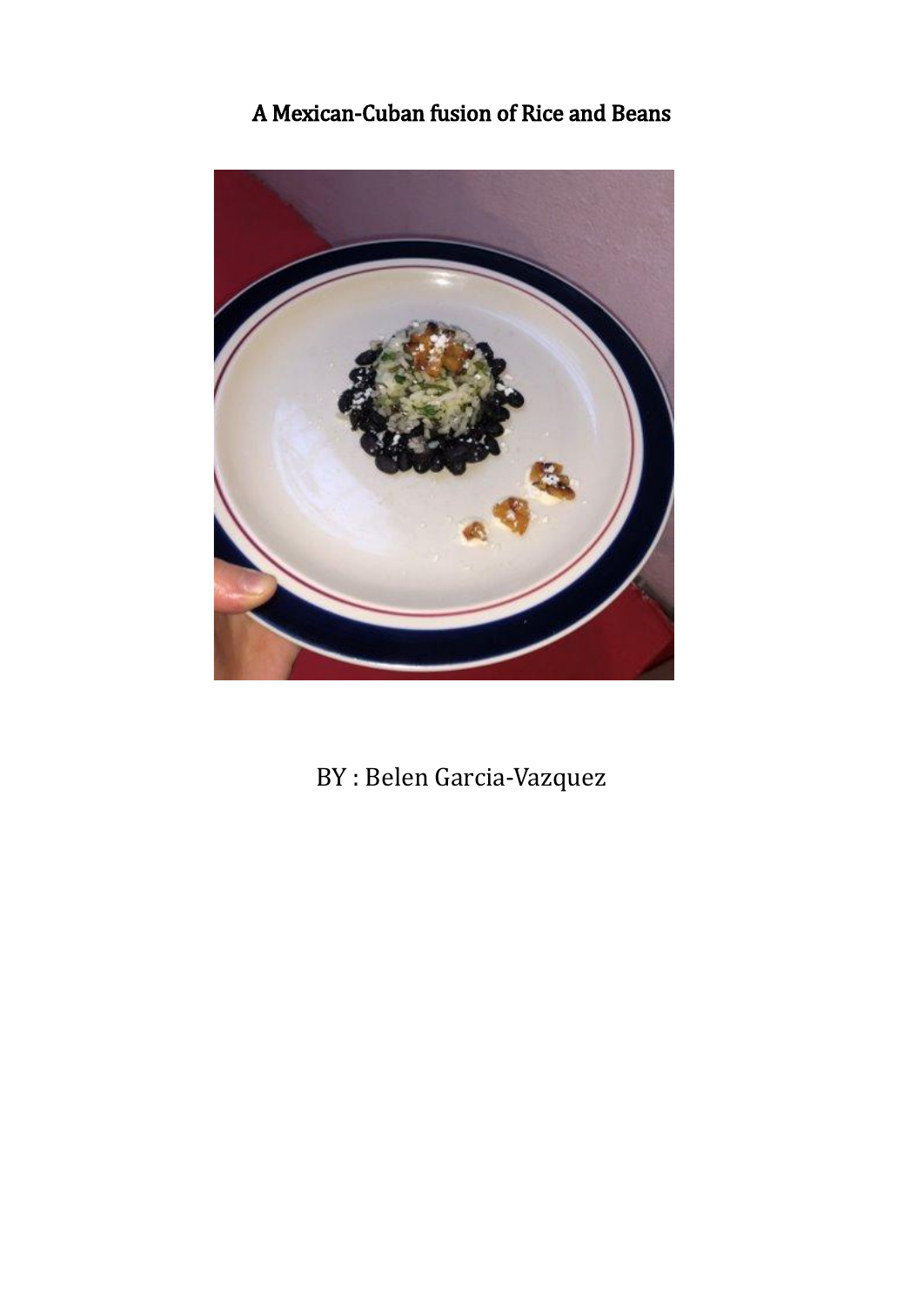• Ingredients for the rice: Fried Plantain (optional)

1 large plantain, oil, sour cream, Fresh Cheese.

- 1 cup of rice
- <sup>3</sup>⁄<sub>4</sub> of yellow onion
- 1 glove of garlic
- 2 Tablespoons of oil
- 2 cups of water ( or chicken stock)
- 2 Strips of red bell pepper
- 1 Tablespoon of Chopped cilantro
- 1 lime
- Salt

Ingredients for the beans:

- 2 cups of beans
- 900 ml water
- Salt (depending) To add more flavor
- $\bullet$   $\frac{1}{4}$  onion
- 1 glove of garlic



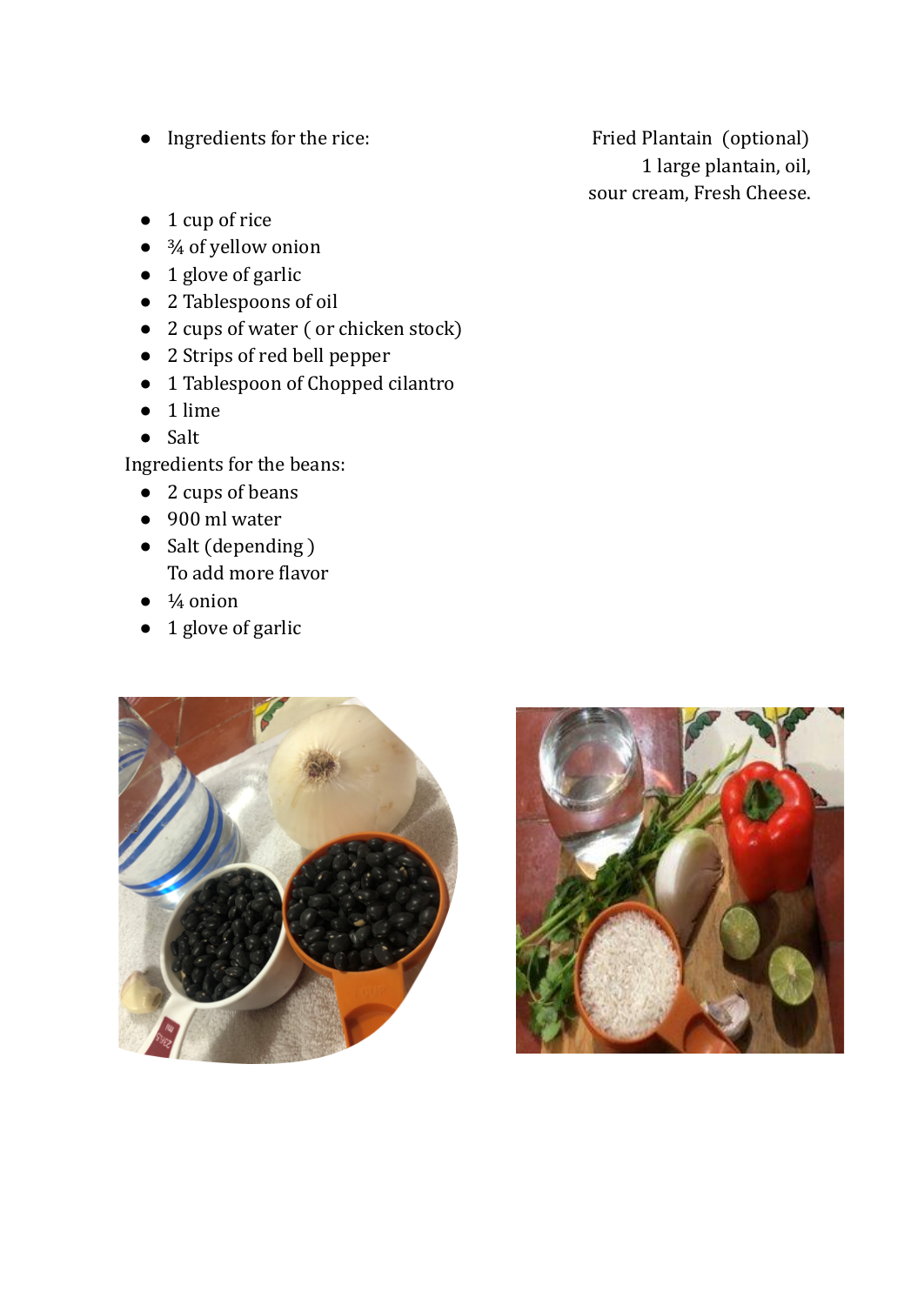#### The beans will take longer than rice, so they need to be cooked much earlier than the other items.

After the beans are clean and soaked, it is time to put them in a pot, with the onion, garlic, salt, and water and then turn the heat up, I use the traditional way that it has been passed from generation to generation in my family, a pot that conserves the flavor, but a slow cooker works as well. You can add more water if it is needed, but don't forget to add salt as well, so it does not lose the initial flavor.

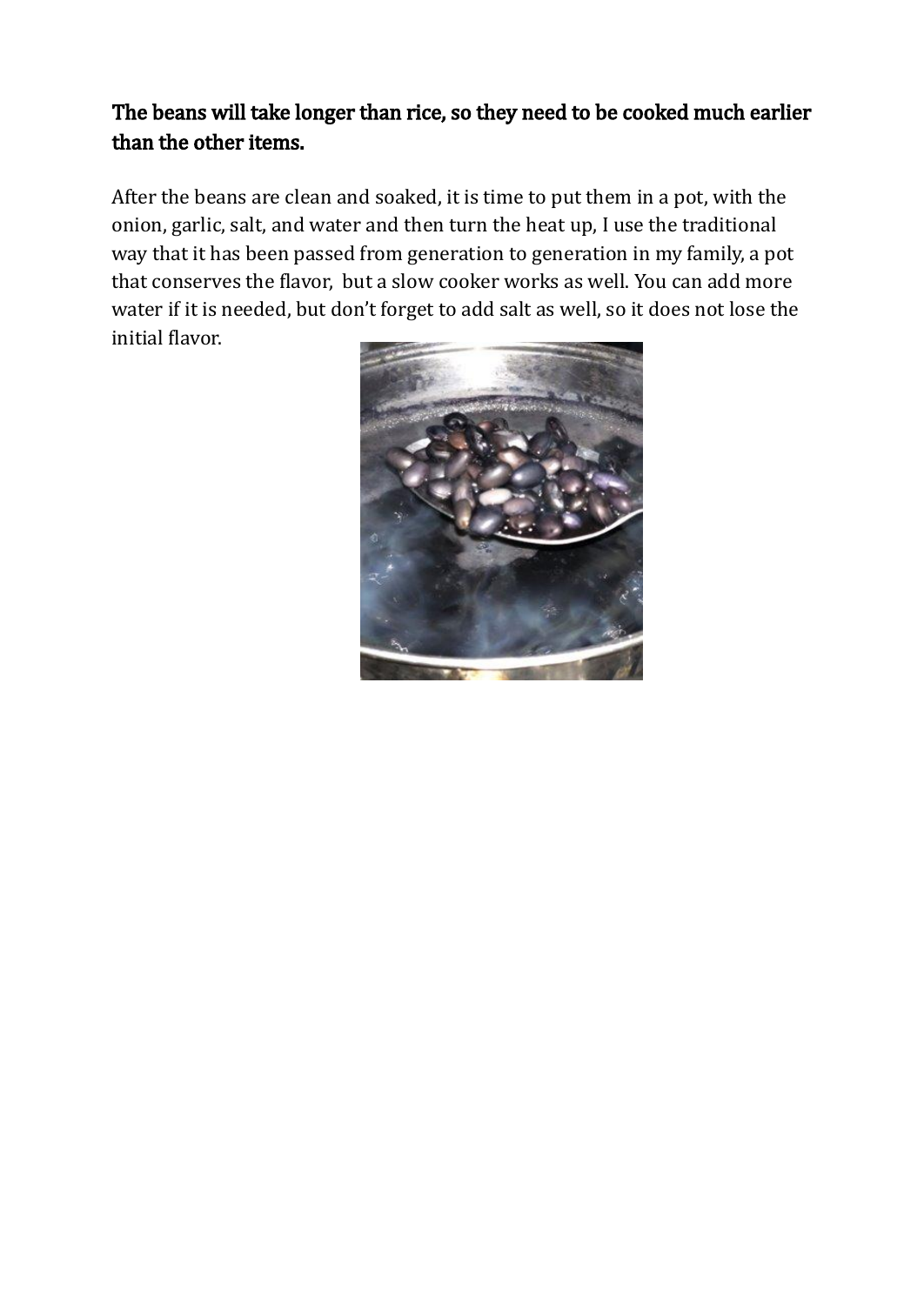### Process of rice:

First, you have to soak and rinse the cup of rice with warm water, then in a dry pot, you have to put the rice to dry and brown.

While the rice is browning, in the blender we will put the chopped onion, the garlic clove, and the red pepper strips along with a cup of water (or chicken stock).

After the rice has browned a little add oil, add the mixture that we previously made, and salt until it has a consistent flavor and half of the cup of water or (chicken stock).

After it starts to boil, we need to cover it and lower the heat so that it does not burn but cook completely and you will know this when there is no liquid at the





bottom of your pot, there you can turn off the heat and let it rest, so it does not lose consistency The rice is drying and browning The rice with a mixture of onion garlic, red

pepper, and water. at the same time with a bit of oil.